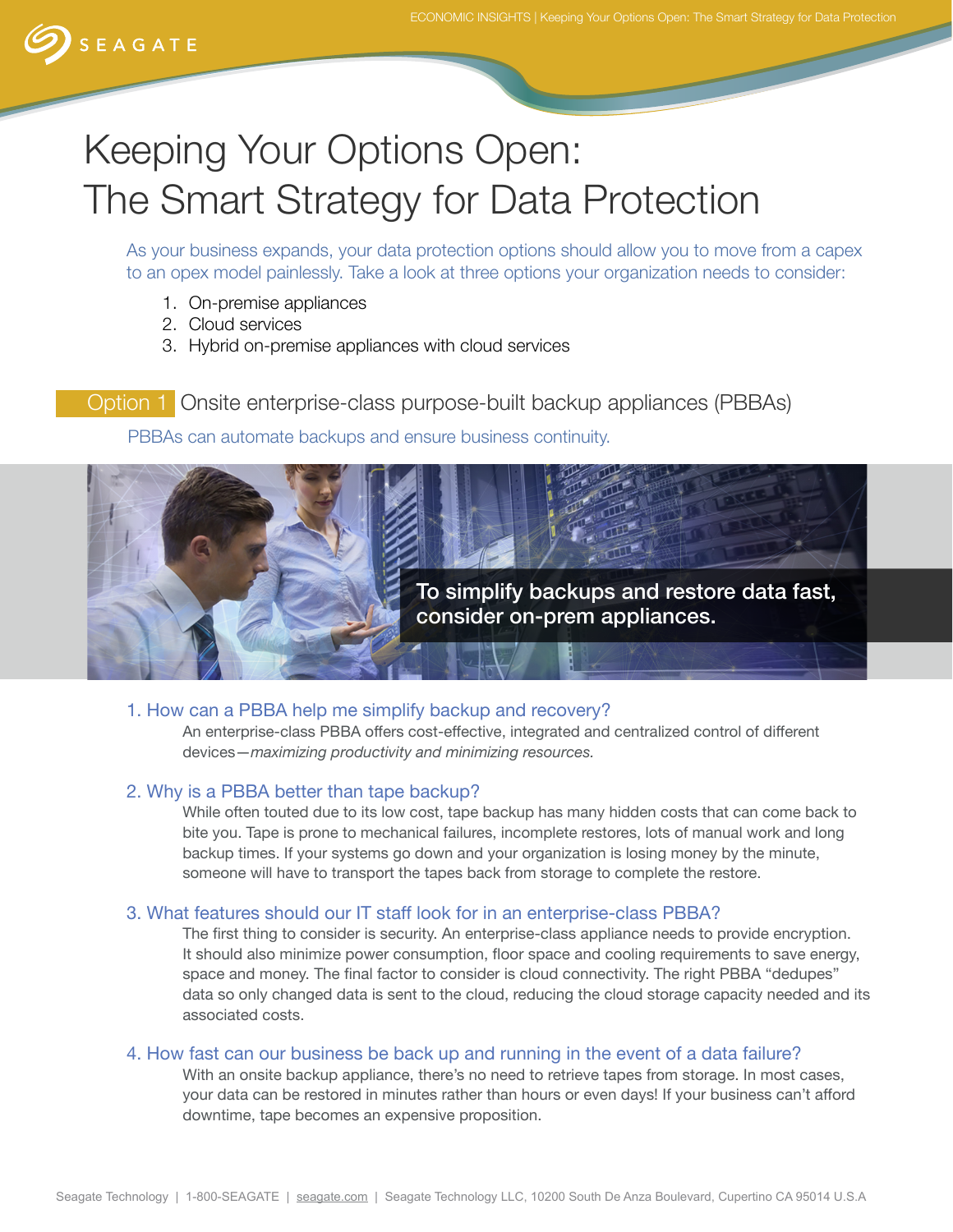

# Option 2 Cloud backup and disaster recovery (DR)

When disaster strikes, your data is safe in the cloud. Keep your business running when everything around you crashes.



### 5. Why do we need backup in the cloud?

The cloud provides cost-effective backup and DR, archive, query and other less critical data operations. You pay only for the capacity you need, adding more capacity as your data volume grows. It's a subscription-based model, moving budget dollars from capex to opex.

#### 6. Is my data really safe and secure in the cloud?

Your data is safe. Data can be encrypted onsite, in transit and at rest in the cloud. Next, insist on an SSAE 16-certifed data center, the gold standard for security. Finally, if your organization requires dedicated space, you can get it. If not, you can consider lower-cost colocation. These steps will ensure your organization complies with regulations too.

#### 7. How does simplifying upgrades benefit the organization?

Choosing a solution that expands easily as your business grows eliminates costly disruptions and saves on new capital investments. Options include choosing devices with expandable capacity, choosing a model designed to add devices seamlessly or adding devices to existing "clusters" while still providing single-point management for your IT staff.

#### 8. What happens if a disaster takes out our servers on site?

If a major disaster takes out your local data center, your organization can operate from the cloud without signifcant downtime (less than an hour with a 1-hour SLA) until you get your local systems up again.

> Your organization should choose the best solution for your business today, keeping an eye on the future. As your business needs change and expand, a vendor like Seagate EVault can grow with you every step of the way.